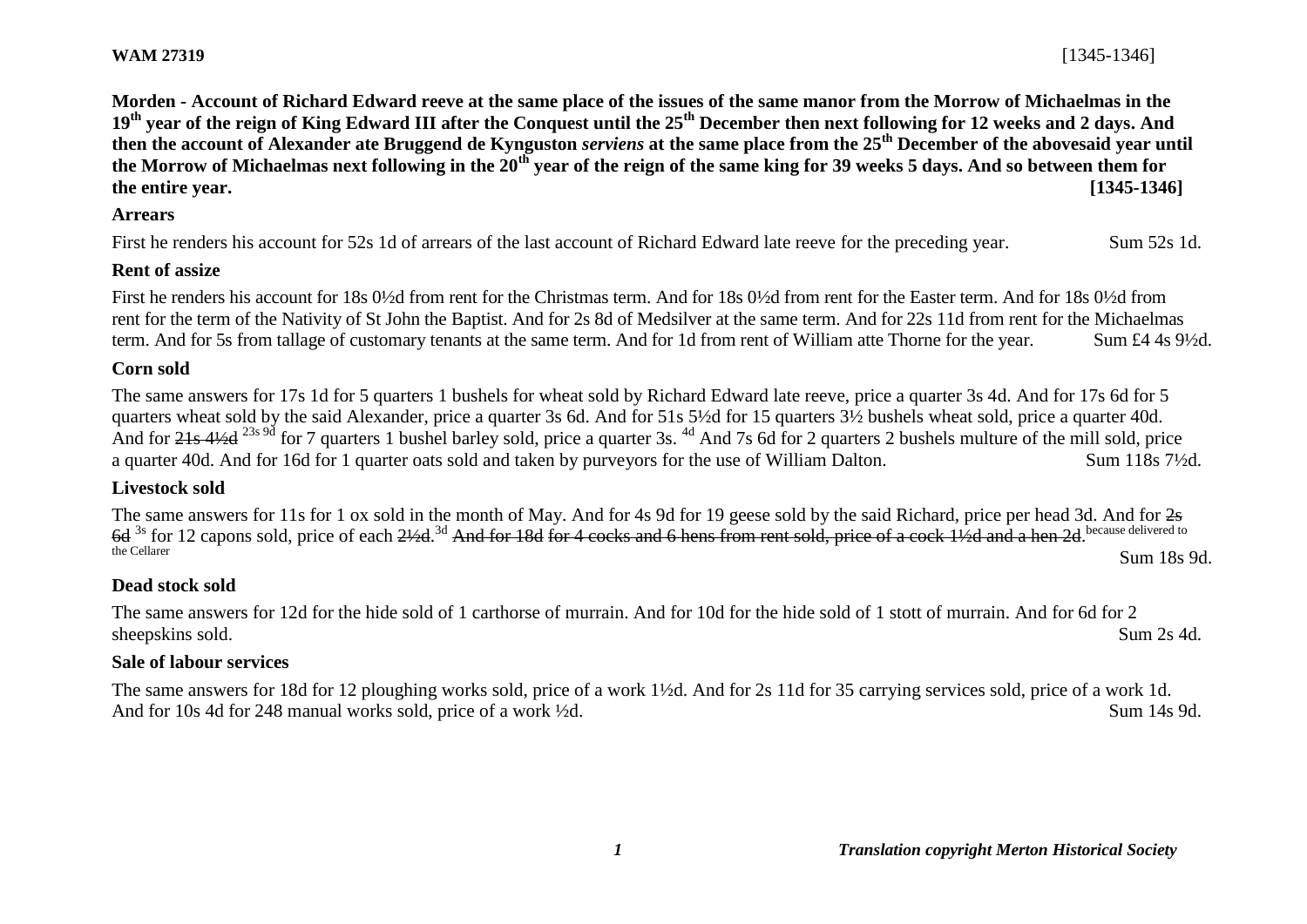# **Issues of the manor**

The same answers for 6s for the farm of 12 hens for the year. And for  $\frac{50s}{100}$  55s for farm of dairy produce from  $\frac{10^{11}}{100}$  cows, per head 5s. And for 2s 6d for dairy produce from 1 sterile cow. And for 4s for the dairy produce and farm with calf [*cu vitlo*] of 1 cow bought 3rd May. And for 4s for the agistment of 4 cows pastured in summer. And for 16d for the agistment of 4 yearlings pastured in summer. And for 22d for keeping 4 pigs and 4 piglets with the lord's pigs. And for 3s for garden fruits sold this year wholesale. Sum 75s 2d.

# **Fines and profits of the Court**

The same answers for 8s 4d for 1 Court held 8<sup>th</sup> October. And for 2s for 1 Court held 16<sup>th</sup> December. And for 11s 6d <sup>8d</sup> for Court with View held  $20<sup>th</sup>$  June. And for 2d for the Court  $14<sup>th</sup>$  March. Sum 22s 2d.

## **Debit of the account**

For 66s 8d for various [things] sold at the audit. Sum 66s 8d.

## **Sum Total Receipts with arrears: £22 15s 4d.**

# **EXPENSES**

## **Quittances and defaults of rent**

First he accounts in allowance of rent of Richard Edward reeve for his office for the Christmas term 6d. In default of rent of land formerly Robert Fabian for the year because in the lord's hand 2s 4d. In rent paid to Bartholomew de Kenewarduslee for land at Geldeneheld for the year 4s.Sum 6s 10d.

# **Cost of ploughs**

Also in payment to the smith for making ironwork for 2 ploughs at his own expense, forging and providing [the iron] for the year 14s. In 2 plough feet bought 6d. In 2 new ploughs made from the lord's timber 40d. <sup>8d</sup> In fitting a plough with a mould-board and fitting a share-beam 3½d. In shoeing 2 draught horses upon front feet before harvest 4d. Sum 15s 9½d.

### **Costs of carts**

Also in 16 clouts with nails bought 16d. In grease bought for greasing cartwheels 4d. In 2 pairs wheels bought 3s 8d. In 2 pairs frets bought for the same and fitted 2d. In 1 axle bought for the same and fitted 3d. In 1 collar with 1 pair of harness and 1 pair traces bought 6d. In 1 new pair traces bought 4½d. In shoeing 2 carthorses for the year 16d. Sum 7s 11½d.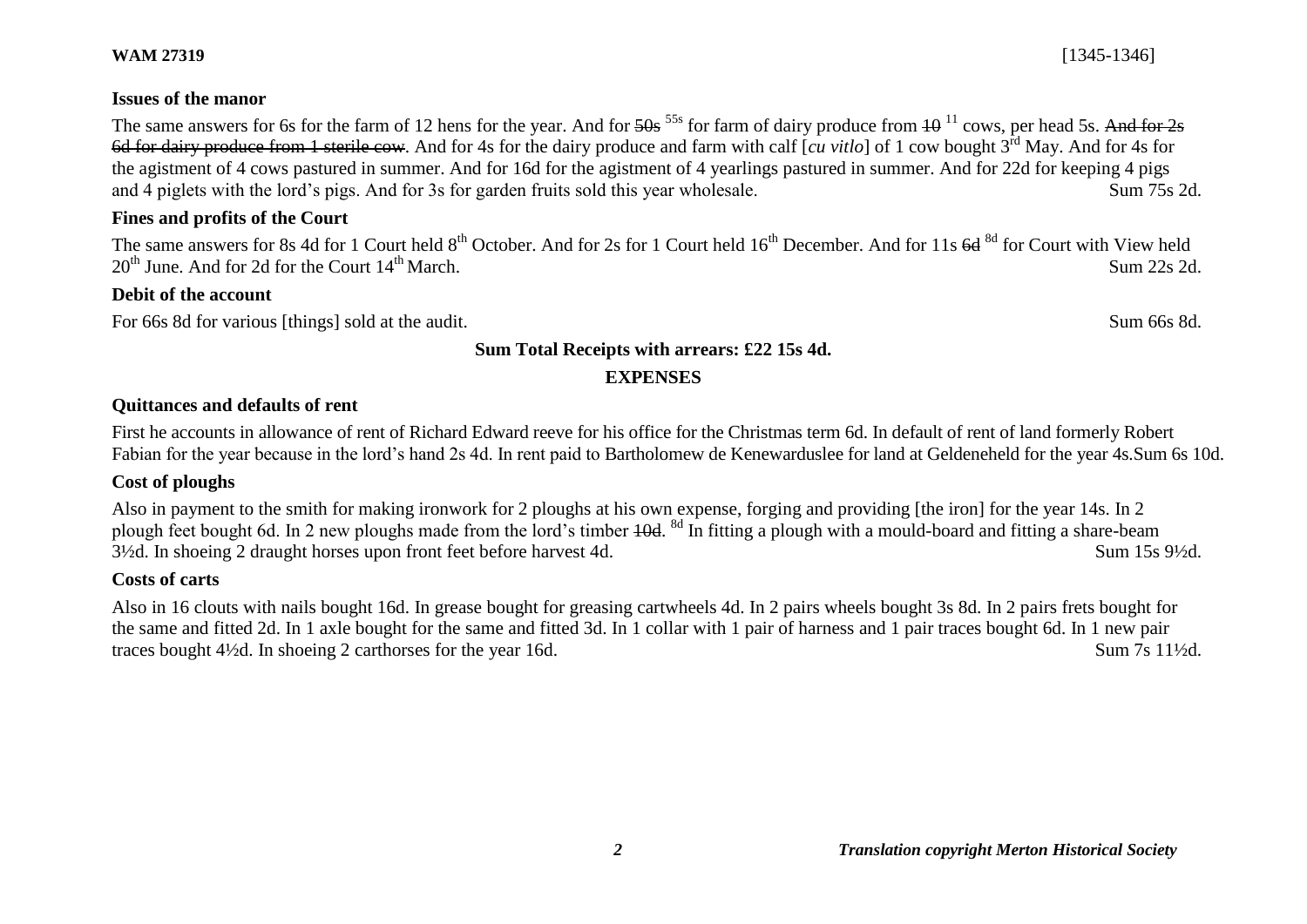#### **Building costs**

Also in 1 carpenter hired for mending the rafters [*chvoronibus*] of the cowshed [*vacc'*] and other defects of the same for 3 days 10½d, taking per day 3½d. In 300 laths bought for the same 6d. In 900 lathnails bought for the same 6d. In stipend of 1 roofer [*tector*] with his mate hired to roof over the said cowshed for 2 days and over the small barn for 2 days 16d, taking per day himself and his mate 4d. In 1 carpenter for repairing defects of the henhouse and the millhouse for 2 days 6d. In 1 roofer hired for 1 day with his mate to roof over the henhouse 4d. In stipend of 1 carpenter for erecting [*levand*] and panelling [*schellend*] the walls [*periet'*] at the high bench [*alt'u scann'*] \* of the hall and the walls in a certain chamber over the said hall and erecting and panelling [*shellend*] the walls on one side of the court by fixed agreement† 2s 6d. In sawing lintels for the windows and panels [*schellys*] 5d. In plastering the said walls nothing because by servants In 200 laths for the said walls 5d. In 1000 lathnails bought 7d. In 100 spikenails 3d. In 200 studnails [*stanntissnayl*] 5d. Sum 8s 7½d.

### **Mill costs**

Also in iron bought for 1 spindle new-made in the mill with work 10d. In 2 hurstboards bought for the mill 6d. In 1 pair rungs and cogs bought for the same 9d.<sup>6d</sup> In iron and steel bought and fitted upon mill-bills for dressing a new stone, with work 6d.<sup>4d</sup> In 1 dray made for carrying the millstone 6d. In repairing 1 hoop with nails bought for the same together with boards and wooden hoop bought for the same and work  $10d^{6d}$  In 1 piece of timber bought for the bridge-tree [*bruggetrow*] for the millstone 8d. In repairing the same 4d. In 1 great iron ligature bought for binding anew the Box [of the] mill-spindle, with work 12d. In sharpening mill-bills  $4d^{3d}$  In 1 roofer with his mate hired for  $2\frac{1}{2}$  days for roofing and repairing the millhouse 10d, taking per day for himself and his mate 4d. In 100 laths of beech for repairing defects and making the walls of the millhouse 2<sup>1</sup>/2d. In 300 lathnails bought for the same 2<sup>1</sup>/4d. In 1 man hired for 2 days stopping up and repairing breaches of the river in places with help from servants and manor carts 4d. because all by servants In 1 pair rungs and 1 pair cogs newly bought in the month of May 9d. In 1 new axle bought for the mill 4s. In stipend of 1 carpenter for making and fitting the said axle and for repairing anew the waterwheel by fixed agreement 3s 6d. In stipend of 1 carpenter for sawing 28 shovels [*soulus*] for the waterwheel 12d. In 12 boards bought for the said wheel 20d, of which there still remain 4 boards. In 60 nails bought for the same 1¼d. In waternails [? *Wat'nayl*] 1d. In expenses of various men fetching timber at Me[r]stham, together with expenses of horses along the way 6d. Sum 18s 3d.

 $\overline{a}$ 

*<sup>\*</sup> ie the lord's table.*

*<sup>†</sup> ie at a fixed price.*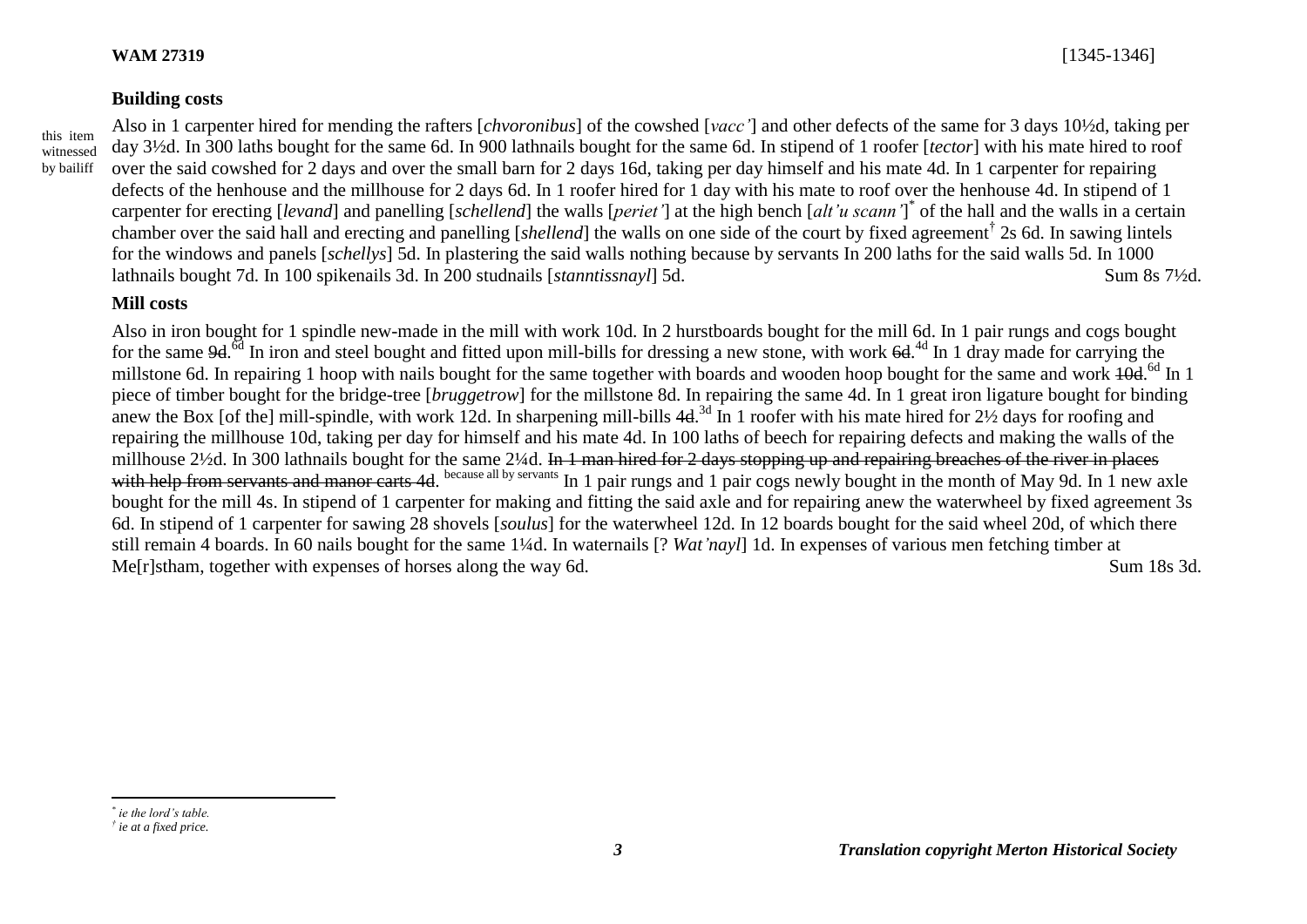### **Petty necessities**

all these items witnessed by bailiff

Also in 2½ bushels of salt bought 10d, so much because more servants than customary. In making 2 quarters 6 bushels <sup>3 bushels</sup> oats into meal for servants' pottage 11d, 9½d so much because large oats [*avena grossa*] and also because more servants. In food and oblations for servants on Christmas and Easter days 2s 4d. In cutting stubble [stipula] 5d. In scouring 1 ditch at Wolfarduscroft containing 17 perches 81/2d, because by servants per perch ½d. In timber bought for repairing and making the great gate of the manor 16d. In large nails bought for the same 2d. In 2 staples and 1 hasp bought for the said gate 1d. In 1 carpenter hired for repairing, making and erecting the said gate wholesale 12d. In planting breaches at Waterdene wholesale 6d. In digging and uprooting blackthorn for enlarging the garden and for planting beans there wholesale 6d. because by servants In planting 1 bushel beans there 1d. In hempseeds bought for sowing in garden 6d. In planting vegetables bought for planting there 3d. In 50 willow plants bought for planting in places within the manor 4d. In forging and fitting 1 broken brass pot with a new foot with brass bought for the same and work 2s 7d. In 1 new wheelbarrow bought 5d. In straw bought for sustenance of animals 2s 6d. In making anew 58 perches of ditch between Waterdene and le Mershe against the king's highway 4s 10d, for each perch 1d. In 1 new spade [*vanga*] and 1 new shovel/threshing sledge [*tribula*] of iron bought 6d. In 1 steel hoe 1d. In boards, nails, hooks and hinges bought with work for the same for making anew the garden gate 7d. In scouring 17 perches of ditch at Southberworth 12¼d, per perch ¼d. In 1 hair rope bought for binding draught horses in pasture 4d. In 6 oak boards bought for repairing and making the ceiling of the granary with nails bought for the same and work 6d. In white-tawing 1 hide of a draught horse 6d. In dredge bought for sows at farrowing time and other piglets and young piglets 8d. In expenses of 20 men coming with 10 ploughs for a boonwork at the sowing of wheat 2s 6d. because by manor ploughs In expenses of 14 men for a boonwork helping to carry and clear dung for 1 day for manuring land 2s. In repair of 1 broken tumbrell 2d. In treating 1 infirm carthorse 18d. In scouring 1 ditch in le Medhawe between the demesne and Merton Priory 42d. <sup>6d because part by servants</sup> In 2 colts pastured in the park of Coombe from Hokeday until Michaelmas 22d. In hay bought for sustenance of carthorses because hay had been taken by purveyors of the lord king and expended 7s 6d. Sum 36s 8¼d.

### **Threshing corn**

Also in threshing 66 quarters 3 bushels <sup>70</sup> quarters wheat, 6 quarters 6 bushels rye and 8 quarters 5 bushels pulses by piece-work 19s, giving for 9 bushels 3d. In threshing 21 quarters 6 bushels barley by piece-work 3s 2½d, giving for 9 bushels 2d. In threshing 62 quarters 2 bushels oats by piece-work 4s 7¼d, giving for 9 bushels 1d. In winnowing half the total corn by piece-work, of which the sum is 84 quarters 7 bushels 7 bushels, [sic]<sup>5 bushels</sup> 18<sup>3</sup>/4d, giving for 9 bushels <sup>1</sup>/4d. And the other half winnowed by the farmer of the dairy. Sum 28s 4<sup>1</sup>/2d.

### **Corn bought**

Also in 3 quarters wheat bought in the month of August for harvest necessities  $15s$ ,  $^{12s}$  price of a quarter  $5s$ .  $^{4s}$  Also in 1 quarter 1 bushel beans bought for planting 4s 6d, price of a bushel 6d. In 1 bushel white peas bought for seed 6d. In 6 quarters 2 bushels oats bought  $\frac{13564}{4356}$ ,  $\frac{10s5d}{24}$ price of a quarter  $2s$  2d. <sup>20d</sup>  $20d$  Sum 27s 5d.

# **Livestock bought**

Also in 1 carthorse bought by view of J Mordon bailiff. In 2 oxen bought in the month of May 30s 7d. In 1 cow with calf bought 3<sup>rd</sup> May 13s. In 1 pregnant sow bought in the month of July 3s. In 2 calves of issue bought from the farmer 2s. In 7 piglets bought for stock wholesale 10s 8d. In 12 chickens bought for making capons 12d. Sum 59s 3d.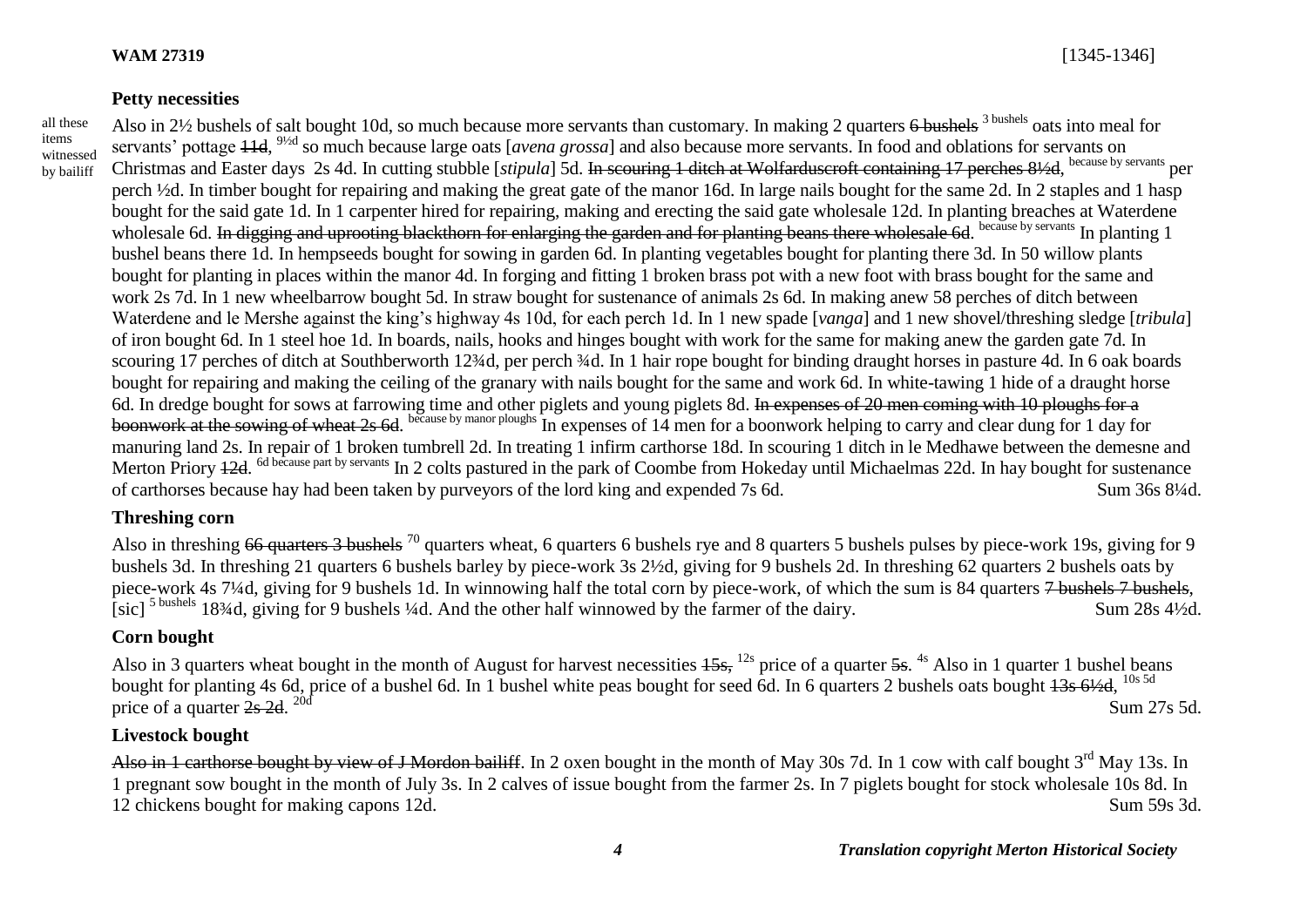# **Hoeing and Mowing**

Also in hoeing corn of every kind this year nothing because by labour services as on the outside. In mowing 5 acres 2½ roods meadow 2s 9¾d, per acre 6d, viz in Eylond 1½ acres, in Geldenemad 3 roods, in Neweburygardyn 1acre 2½ roods, in Comstrod 1 acre 3 roods. In customary payment to customary tenants for haymaking in the same 1 bushel maslin as appears for maslin for servants' livery. In 1 cheese bought for the same bought by custom 3d. Sum 3s 0<sup>3/4</sup>d.

# **Harvest costs**

Also in expenses of 204 workers both free and customary at 3 boonworks in harvest as though for 1 day together with expenses of 32 men sent out with rods to superintend reapers who reaped this year 72 acres of corn of every kind; in bread as on the dorse [*in tergo*]; in ale bought 9s 10d, viz for each of them ½d; in meat and fish bought for the same 14s 9d, viz for each of them ¼d. In expenses of 33 customary tenants at 2 dry boonworks, who reaped 13 acres of corn 8¼d, viz for each of them ¼d. In reaping and binding  $40\frac{1}{2}$  acres corn of every kind by piece-work.  $20s$  <sup>19s</sup> 3d, for each acre 6d.<sup>21 for 20‡</sup> In 2 lb of candles bought 4d. In stipend of 1 reap-reeve in harvest 3s. In stipend of 1 stacker 3s. by grace [?*de gra*] this year In expenses of *serviens* and 1 reap-reeve over and above their fixed livery 18d. In servants' expenses for their 'harvest goose' 18d. Sum 53s 10<sup>1</sup>/4d.

# **Servants' stipends**

Also in stipend of 1 *serviens* from 25<sup>th</sup> December until Michaelmas for 39 weeks 5 days 10s. In stipend of 1 carter, 4 servant ploughmen and 1 dairy worker for the year 27s, each taking 4s 6d. In stipend of 1 shepherd keeping alien sheep at the lord's fold for having manure 2s. In stipend of 1 swineherd from Easter day until Michaelmas 2s. Sum 41s.

# **Foreign Expenses**

Also in expenses of various purveyors of the lord King and other ministers when they were at Merton in the time of Richard Edward 3s 4d. In expenses of various purveyors of the lord King, Queen and prince with expenses of the men of Master John de Wyndelshor horseman [*janitar*] of the lord king when staying at the same place in the time of Alexander *serviens* at the same place 2s. Sum 5s 4d.

# **Expenses of Bailiff and visitors**

Also in expenses of brothers R Bebi R Lake and J Baars auditors for taking the accounts of the manor 6s by 1 tally. In expenses of brother John Mordon bailiff for his coming for superintending and regulating the state of the manor 4s 1d by 1 tally. In expenses of steward for 2 Courts held in the time of Richard Edward 22d. In expenses of the same for Courts held on occasions in the time of the said Alexander 12d. Sum 12s 11d.

> **Sum of all expenses and deliveries** £16 5s 4¼d. And thus he owes £6 9s 11¾d. Of which allowed to the same by grace of the auditors for rungs and cogs<sup>§</sup> and for river repairs disallowed above 13d. And so he owes £6 8s 10¾d. Of which against Richard Edward reeve £4 12s 2½d. And against the *serviens* 36s 8¼d Value of the Manor £8.

 $\overline{a}$ *‡ ie 42 acres were reaped for the price of 40. Therefore 40½ acres @ 6d an acre was 20s less 9d. Is this what is referred to in other accounts as having the gain of so many acres* [s' ht avantag]? *§ The entry above for rungs and cogs for the mill was only reduced from 9d to 6d. The river work disallowed in the same section was priced at 4d.*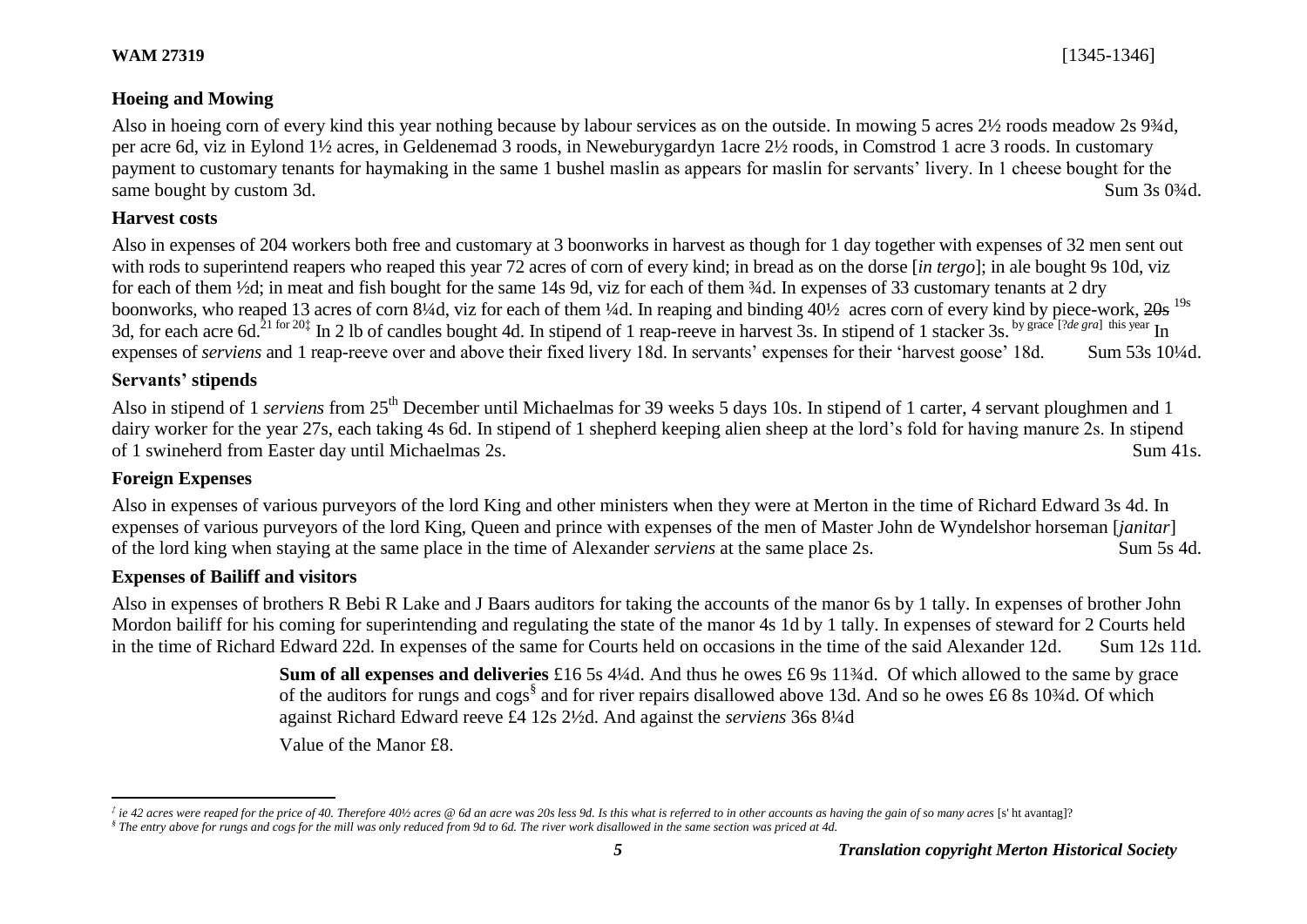#### DORSE

# **Morden Issues of the grange at the same place by struck measure for year 20 – Alexander atte Bruggende** *serviens*

- **Wheat** He answers for 4-fold minus 6 quarters First he renders his account for 5 quarters wheat of the remaining upon the last account of Richard Edward reeve at the same place the previous year. And for 23 quarters wheat of which 10 quarters curall of issue of the grange at the same place by struck measure, in the time of the said Richard, threshed by piece-work. And for 43 quarters 3 bushels wheat of which 12 quarters 7 bushels curall wheat of the same issue by the aforesaid measure by 1 tally against the said Richard Edward, granger, threshed by piece-work. And for 3 quarters of purchase in the month of August. Also he is charged for 3 quarters 5 bushels against Richard Edward as he answered by estimation. Sum 74 quarters 3 [bushels]. <sup>78 quarters</sup>
- 34s 2d Of which in sowing over 57 acres ½ rood land 15 quarters 6 bushels, viz over the acre 2 bushels 1 peck minus in total 2½ bushels, viz in Northcroft 4 acres 3 roods, in Rotforlong 19 acres, in Longelond 4 acres and no more because 17 acres 1 rood with oats, in Waterdene 11 acres and no more because 1 acre with dredge and 4 acres lie uncultivated, in Neubericroft 9 acres and no more because ½ acre with oats, in Westschott 9 acres 1½ roods and no more because 1 acre with oats. In customary payment to sower 1 bushel. In livery of 1 *serviens* from 25<sup>th</sup> December until Michaelmas day for 39 weeks 5 days, 4 quarters 7½ bushels, taking a quarter per 8 weeks. In maslin for servants' livery as below 19 quarters 7 bushels curall. In expenses of brother John de Mordon bailiff for his coming for superintending and regulating the state of the manor nothing this year because in cash. In livery of 1 reap-reeve for  $5<sup>4</sup>$  weeks in harvest  $5<sup>4</sup>$  bushels this year. In livery of 1 stacker for 5 weeks in harvest 5 bushels. In bread baked for expenses of 205 men at 5 boonworks in harvest 1 quarter 1 bushel. Taken by Reginald Forster sheriff of Surrey [*vic' de Suthir'*] for the use of the lord King 4 quarters with carriage [*cu carag'*], priced at 17s. And taken for the same purpose in the measure [*ad hoc capt in mensur'*] 6 bushels. And in sale in the time of Richard Edward 5 quarters 1 bushel. In sale 20 quarters 3½ bushels. In sale at the audit 10 quarters 2 bushels. Sum as above. And it balances.
- **Rye** The same answers for 4 quarters 4 bushels rye of issue of the grange at the same place by the aforesaid measure, in the time of the said Richard, threshed by piece-work. And for 2 quarter 2 bushels rye of the same issue by the aforesaid measure by 1 tally against the said Richard Edward granger threshed by piece-work. And for 1 quarter 2 bushels charged against the said Richard as/so that [*ut*] he answers for 4-fold grain. Sum 6 quarters 6 bushels. <sup>8 quarters</sup>
- 3s 9d Of which in sowing over 8 acres land in Southberworth and no more because 4 acres planted with beans, ½ acre with white peas, 1½ acres sown with dredge below and 9½ acres 21 perches lie at fallow, 2 quarters 1 bushel, viz over the acre 2 bushels plus in total 1 bushel. In maslin for servants' liveries as below 4 quarters 5 bushels. In sale at the audit 1 quarter 2 bushels. Sum as above. And it balances.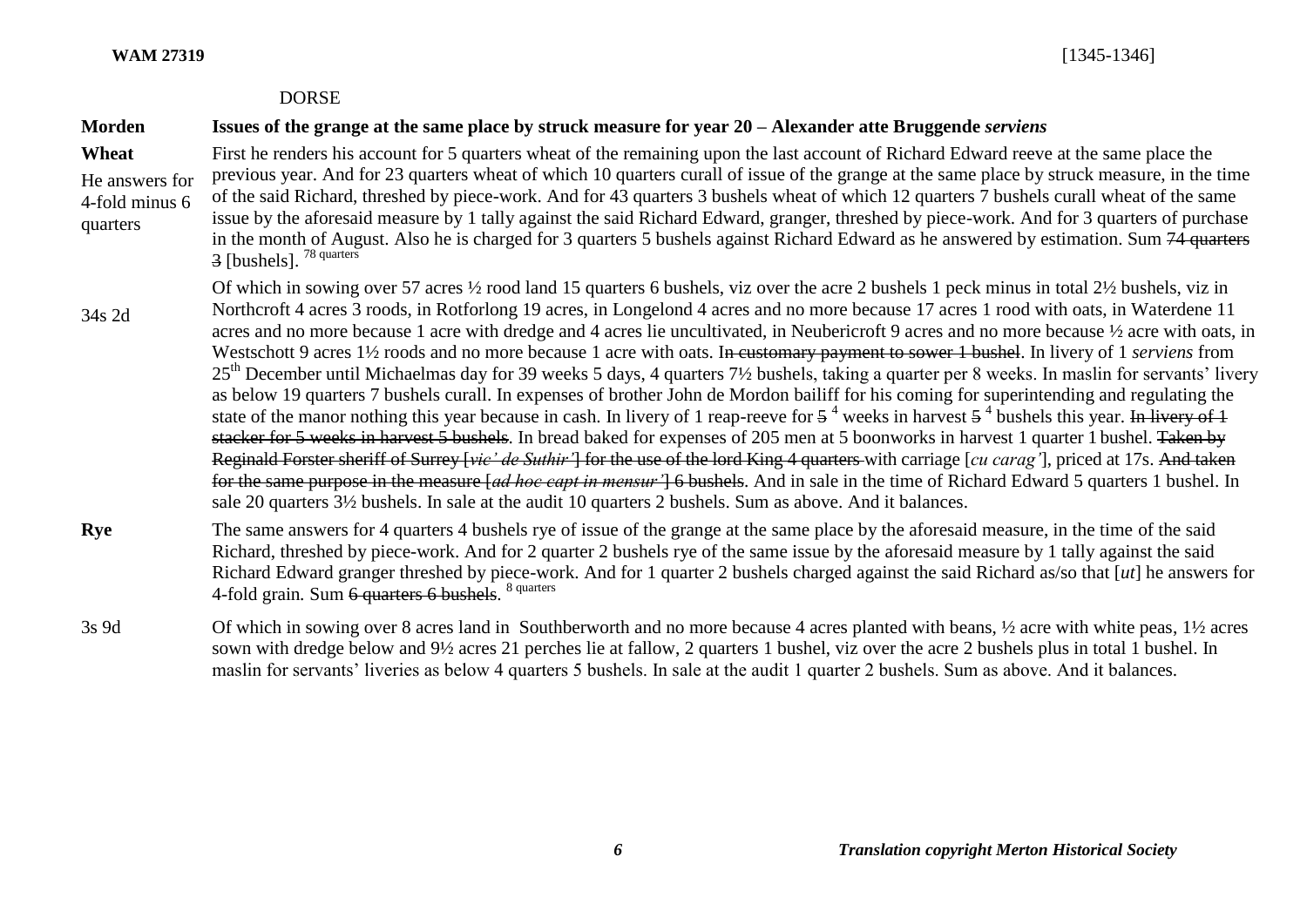| <b>Pulses</b><br>$4\frac{1}{2}$ -fold plus $1\frac{1}{2}$<br>quarters | The same answers for 8 quarters 5 bushels pulses of issue of the grange at the same place by the aforesaid measure, by 1 tally against the<br>said Richard granger threshed by piece-work. And for 3 quarters pulses of the same issue by estimation in sheaves for expenses of<br>carthorses and draught horses And for 1 quarter 1 bushel beans of purchase. Sum 12 quarters 6 bushels.                                                                                                                                                                                                                                                                                                    |
|-----------------------------------------------------------------------|----------------------------------------------------------------------------------------------------------------------------------------------------------------------------------------------------------------------------------------------------------------------------------------------------------------------------------------------------------------------------------------------------------------------------------------------------------------------------------------------------------------------------------------------------------------------------------------------------------------------------------------------------------------------------------------------|
| 7s 6d                                                                 | Of which in planting over 4 acres in Southberworth 2 quarters, viz over the acre 4 bushels. Also in planting in the garden 1 bushel. Also in<br>sowing over 14½ acres land 4 quarters 1 bushel, viz over the acre 2 bushels 1 peck plus in total 1½ pecks, of which in Comstrode 5 acres<br>and no more because 8 acres 1 rood with oats, in Norschote $9\frac{1}{2}$ acres and no more because $14\frac{1}{2}$ acres with oats. In maslin for servants'<br>livery 3 quarters 4 bushels. In sustenance of carthorses and draught horses, on account of their weakness for lack of hay, by estimate in<br>sheaves 3 quarters. In sale at the audit 3 quarters. Sum as above. And it balances. |
| White peas                                                            | The same answers for 1 bushel white peas of purchase. And sown over $\frac{1}{2}$ acre in Southberworth. And none remains.                                                                                                                                                                                                                                                                                                                                                                                                                                                                                                                                                                   |
| <b>Barley</b><br>$3\frac{1}{2}$ -fold plus 5<br>bushels <sup>††</sup> | The same answers for 1 quarter 5 bushels barley of issue of the grange at the same place by the aforesaid measure, in the time of Richard<br>Edward, threshed by piece-work. And for 20 quarters 1 bushel barley of the same issue by the aforesaid measure, by 1 tally against the said<br>Richard granger, threshed by piece-work. Sum 21 quarters 6 bushels.                                                                                                                                                                                                                                                                                                                              |
| $22\frac{1}{2}d$                                                      | Of which in sowing over 7 acres 1 <sup>1</sup> / <sub>2</sub> roods in Northberworth 4 quarters 1 bushel, $3$ quarters 5 <sup>1/2</sup> bushels viz over the acre 4 bushels plus in total 3 <sup>1/2</sup><br>bushels. So much this year because the measure of that land enlarged and also a time of rain. In customary payment to sower 1 bushel.<br>Mixed below with oats for dredge seed 3 bushels. Delivered to brother Richard de Redyng keeper of the granary at Westminster 10 quarters<br>by 1 tally. In sale as within 7 quarters 1 bushel barley. In sale at the audit 4½ bushels. Sum as above. And it balances.                                                                 |
| <b>Dredge</b>                                                         | The same answers for 3 bushels barley received above. And for 6½ bushels oats received below mixed with the same for dredge seed. Sum 1 quarter<br>$1\frac{1}{2}$ bushels.                                                                                                                                                                                                                                                                                                                                                                                                                                                                                                                   |
|                                                                       | And sown over 2½ acres, 1 quarter 1½ bushels, viz over the acre 4 bushels minus in total ½ bushel, of which in Waterdene 1 acre and no<br>more as shown above under the heading Wheat, and in Southberworth 1½ acres and no more as shown above under the heading Rye. Sum<br>as above and it balances.                                                                                                                                                                                                                                                                                                                                                                                      |

 $\overline{a}$ *\*\* 4¾ quarters of pulses were sown in the previous year, and less than 12 quarters harvested, so the yield was almost 2¾-fold, not over 4½-fold as stated here.*

*<sup>††</sup> The yield was actually 3.5-fold plus 6 bushels.*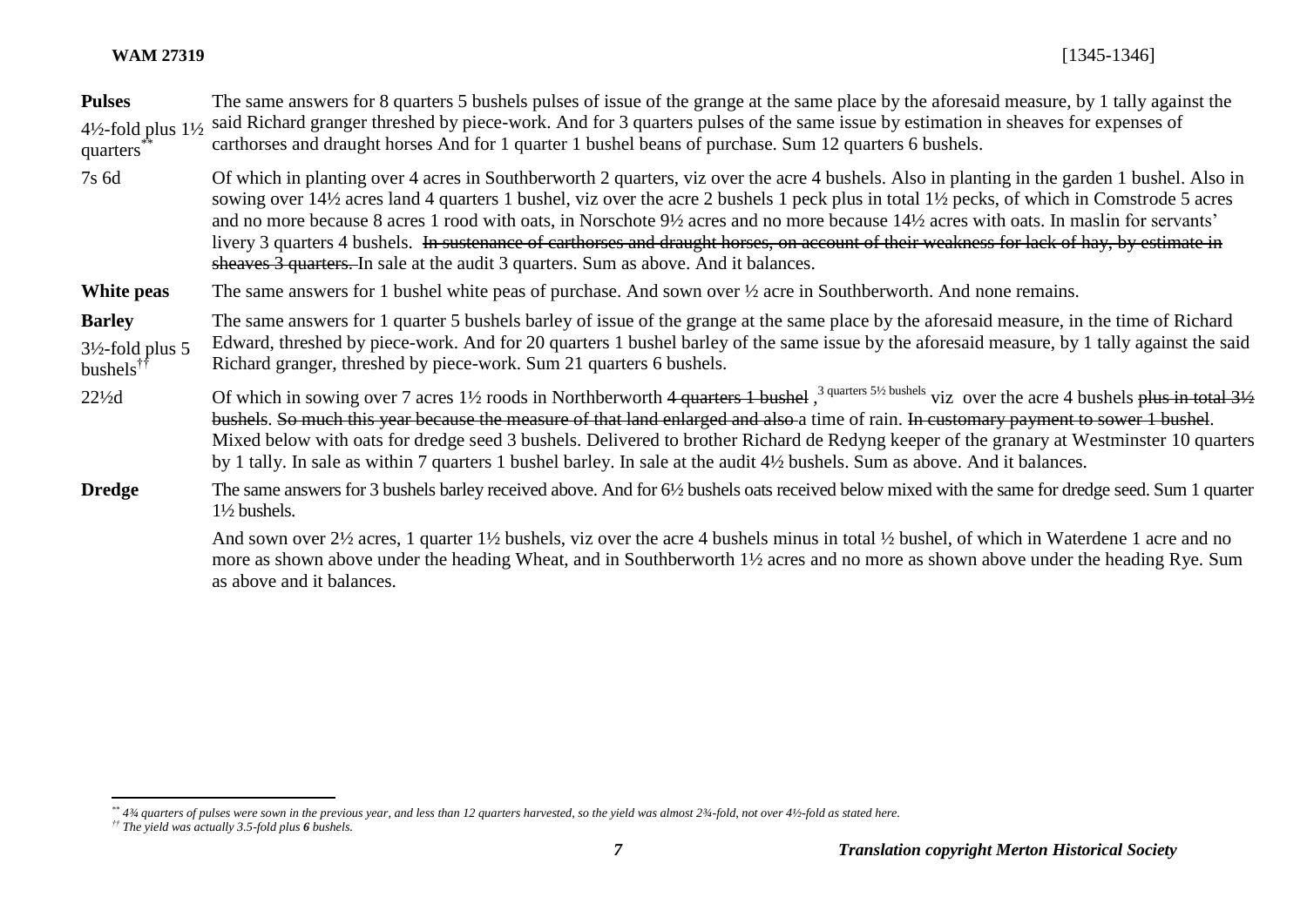**Oats** 2-fold plus 6 quarters 1 peck The same answers for 13 quarters 2½ bushels oats of issue of the grange at the same place by the aforesaid measure, in the time of Richard Edward, threshed by piece-work. And for 48 quarters 7½ bushels oats of the same issue by the aforesaid measure by 1 tally against the said Richard Edward granger, threshed by piece-work. And for 10 quarters 2 bushels 1 peck oats of the same issue by estimate in 616 sheaves, of which 2 quarters 1 bushel 1 peck in the time of the said Richard and 8 quarters 1 bushel oats by estimation by 1 tally against the said Richard of which 15 sheaves are reckoned at 2 bushels.And for 6 quarters 2 bushels oats of purchase in the time of Alexander *serviens*. Sum 78 quarters  $6\frac{1}{2}$  bushels  $\ddagger$ 

17s 8½d. Of which in sowing over 83 acres 3 roods land 42 quarters, viz over the acre 4 bushels plus in total 1 bushel, of which in Langelond 17 acres 1 rood and no more because 4 acres with wheat above. In Neuburicroft ½ acre and no more because 9 acres with wheat above, in Westschotte 1 acre and no more because 9 acres 1<sup>1</sup>/<sub>2</sub> roods with wheat, in Comstrod 8 acres 1 rood and no more because 5 acres sown with pulses, in Northschotte 14½ acres and no more because 9½ acres sown with pulses, in Dedemanesforlong 12 acres and no more because 1 acre 3 roods lie uncultivated, in Tweyakers 1 acre 3 roods, in Ch<sup>er</sup>cheforlang 6 acres, in le Buttes upon le Gretteheg 5½ acres, in Westbuttes 4 acres, in Langehul 13 acres and no more because 6 acres 3 roods lie uncultivated. Mixed above with barley for dredge seed 6½ bushels. In making meal for servants' pottage for the year 2 quarters  $6^3$  bushels, so much this year because more servants than accustomed. In fodder for 2 carthorses from Michaelmas day until 3rd May for 215 nights, 6 quarters 5 bushels 3 pecks, taking per night 1 peck. In fodder for 2 draught horses at winter and Lenten sowing 2 quarters. In fodder for 16 oxen, by estimation in sheaves from  $11<sup>th</sup>$  November until  $19<sup>th</sup>$ January, for 68 nights, estimated in 204 sheaves, 3 quarters 3 bushels 1 peck, taking per night 3 sheaves, of which 15 sheaves reckoned at 2 bushels, so much this year because of a time of rain and the weakness of the same. In fodder for the said 16 oxen from 19<sup>th</sup> January until 3<sup>rd</sup> May for 103 nights in estimation 412 sheaves, 6 quarters 7 bushels, taking per night 4 sheaves of which 15 sheaves reckoned as 2 bushels as above, so much for the weakness of the same because of a time of rain. In fodder for the horse of brother J de Mordon bailiff for his coming for superintending and regulating the state of the manor nothing this year because in cash. In fodder for the steward's horse for 2 Courts held in the time of Richard Edward 1 bushel. not cancelled In fodder for the horse of the same for Courts held in the time of Alexander ate Bruggende *serviens* at the same place nothing because in cash. Taken by purveyors of the lord King for large horses tarrying at Westminster 4 quarters 2 bushels, viz in the time of the said Richard Edward. Given to various purveyors of the lord King for not making damage in the manor in the time of the said Richard on occasions witnessed by bailiff 1 quarter. Taken by Robert Bron purveyor of the Queen in the time of the said Alexander 6 quarters. In fodder for horse of John de Wyndulershor not cancelled because witnessed by bailiff horseman [*janitar*] of the lord King seeking fodder at the same place in the time of the said Alexander 1 quarter 7 bushels. And in sale in the time of the said Richard 1 quarter. In sale at the audit 10 quarters 5 bushels. Sum as above. And it balances.

*<sup>‡‡</sup> The total should be 78 quarters 6 bushels 1 peck.*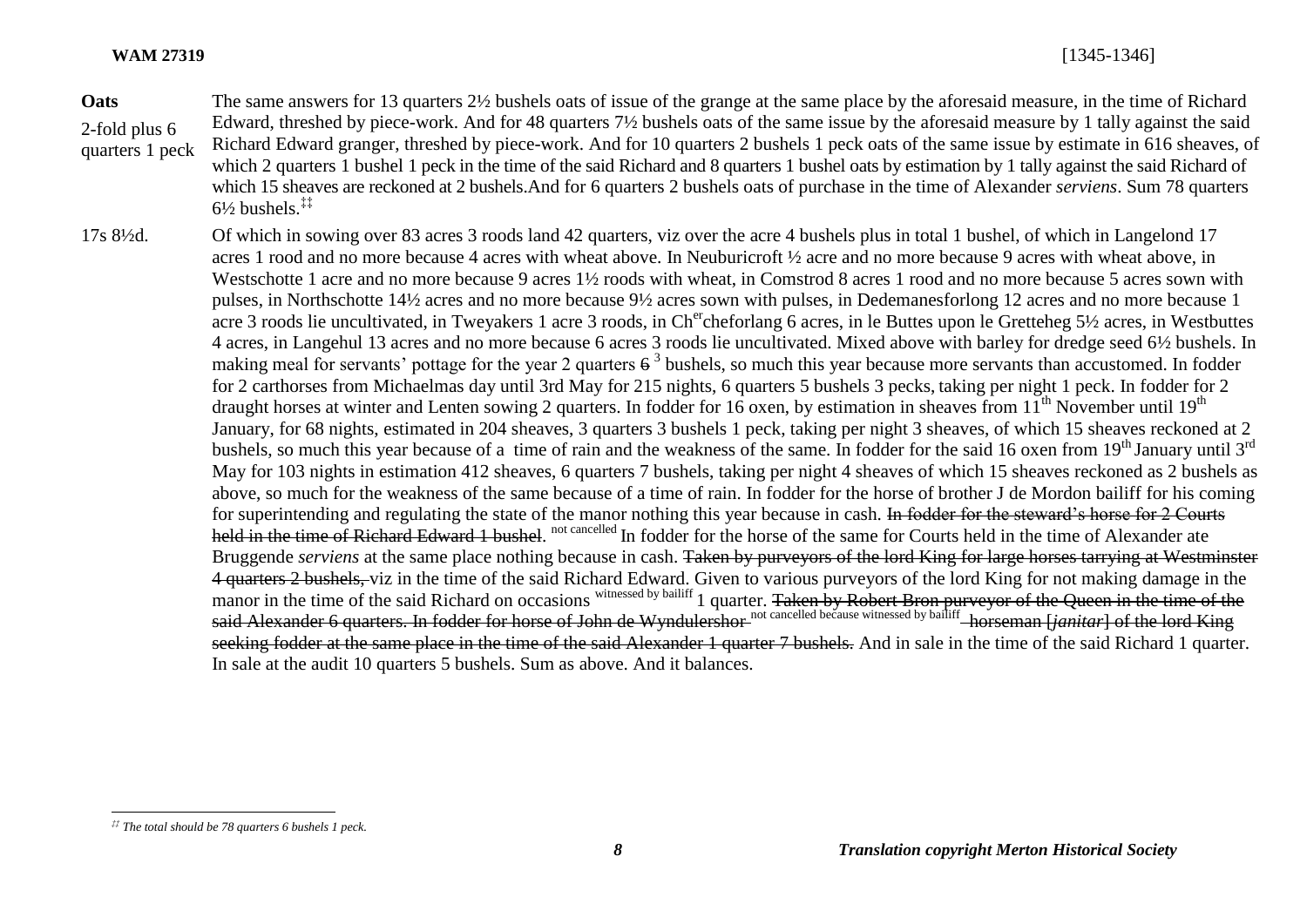Multure of the The same answers for 7 bushels multure received in the time of Richard Edward, viz from Michaelmas day until 25<sup>th</sup> December and no **mill** more because it stood idle for want of millstones because no carts were able to travel because of the great flood at that time as said. And for 3 bushels multure received of issue of the same mill in the time of the said Alexander from the said  $25<sup>th</sup>$  December until  $14<sup>th</sup>$  February viz St Valentine's day, no more for the said time because no more came on account of the aforesaid idleness. And for 8 quarters 1 bushel multure arising from the farm of the same mill besides [*praeter*] tithe from the said St Valentine's day viz 14th February until Michaelmas day for 32 weeks 3 days, which mill renders for the whole year for a certain farm besides [*praeter*] tithe 13 quarters viz for each week 2 bushels. Sum 9 quarters 3 bushels.

> And the same accounted in maslin for servants' livery as below, 7 quarters 1 bushel. In sale 2 quarters 2 bushels. Sum as above. And it balances.

**Maslin for servants** The same answers for 19 quarters 7 bushels curall wheat as above, 4 quarters 5 bushels rye, 3 quarters 4 bushels pulses, 7 quarters 1 bushel multure. And for 1 quarter 7 bushels of purchase.<sup>§§</sup> Sum 37 quarters.

> Of which in livery of 1 carter, 4 servant ploughmen and 1 dairy farmer for the year 31 quarters 1½ bushels, each taking a quarter per 10 weeks. In livery of 1 shepherd keeping 180 alien ewes at the lord's fold from Michaelmas day until the day of St Thomas the Apostle for 12 weeks 1 quarter. In livery of the same from the day of St Thomas the Apostle viz 21<sup>st</sup> December until Easter, namely 16<sup>th</sup> April for 16 weeks 4 days, 1 quarter. In livery of the same continuing to keep 180 ewes and more at the lord's fold to have the manure from Easter day viz  $16<sup>th</sup>$  April until Michaelmas for 23 weeks 5 days, 1 quarter 7 bushels 3 pecks, taking a quarter per 12 weeks. In livery of 1 swineherd from the said Easter day until Michaelmas for 23 weeks 5 days, 1 quarter 3 bushels 3 pecks, taking a quarter per 16 weeks. In livery of 1 rook-scarer at both sowings 2 bushels. Given to the customary tenants lifting the lord's hay by custom 1 bushel. Sum as above. And it balances.

# **LIVESTOCK ACCOUNT**

**Carthorses** The same answers for 2 carthorses from the remaining. And for 1 of purchase by view of J Mordon bailiff. And for 1 received from the treasurer of Westminster. Sum 3.

Of which in murrain 1. witnessed by bailiff Sum 1. And there remain 2 carthorses.

**Draught horses** The same answers for 2 female draught horses from the remaining. And for 2 females received from Robert Blakemor *serviens* of Greenford by 1 tally. Sum 4.

> Of which in murrain 1 female witnessed in the month of December. In murrain in the month of July witnessed by bailiff 1. Sum 2. And there remain 2 female draught horses.

The same answers for 1 female colt aged ½-year received from Robert Blakemor *serviens* of Greenford by 1 tally above with draught horses. For colts of issue none this year because they continued to work. Sum 1. And there remains 1 female colt aged 1 year.

*<sup>§§</sup> no maslin is listed under Corn bought nor under Petty necessities.*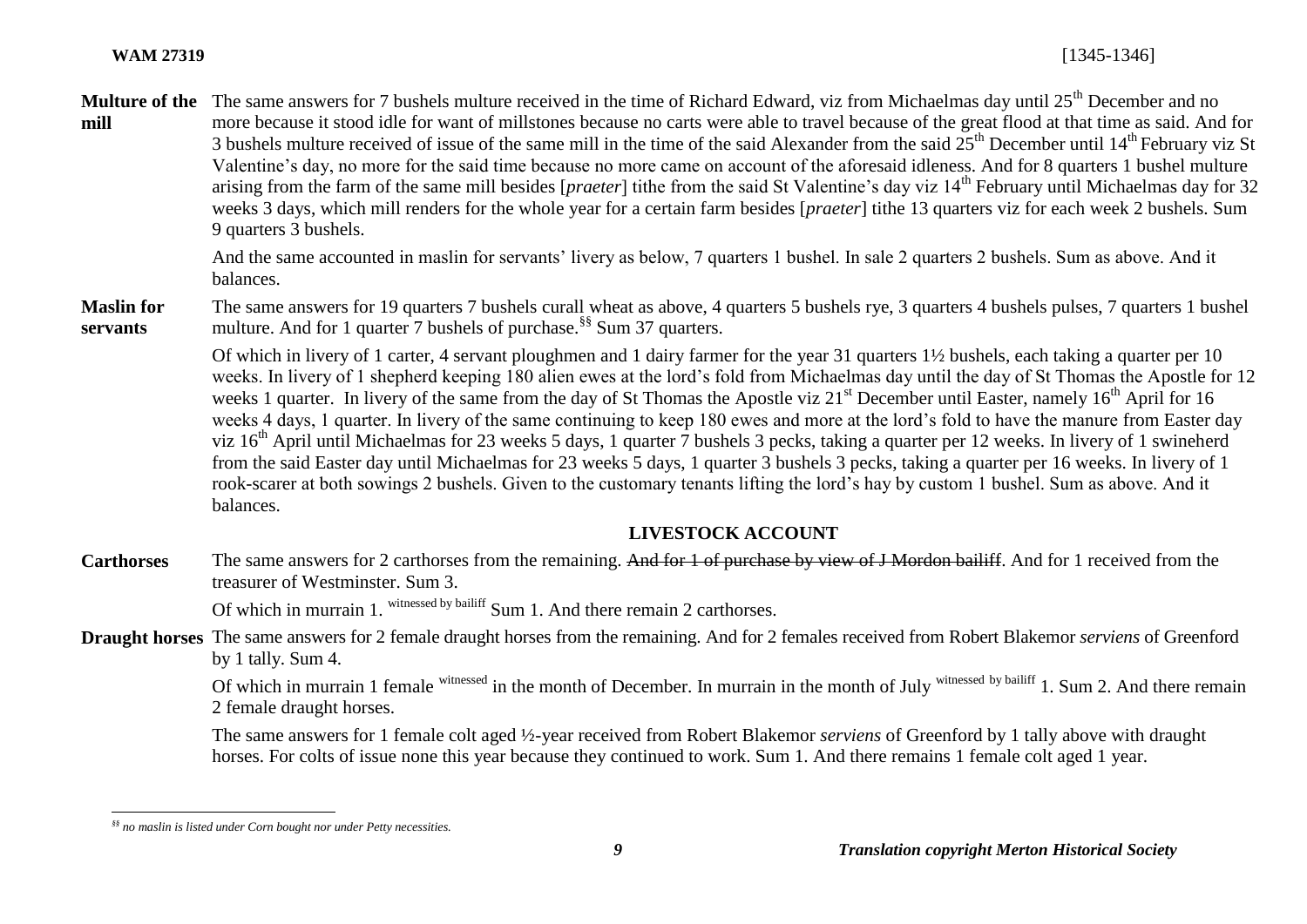**WAM 27319** [1345-1346]

| Oxen                 | The same answers for 17 oxen from the remaining. And for 2 of purchase in the month of May. Sum 19.                                                                                                          |
|----------------------|--------------------------------------------------------------------------------------------------------------------------------------------------------------------------------------------------------------|
|                      | Of which in sale in the month of May 1. Sum 1. And there remain 18 oxen of which 1 in the custody of R Edward.                                                                                               |
| <b>Bulls</b>         | The same answers for 1 bull from the remaining. Sum 1. And there remains 1 bull.                                                                                                                             |
| <b>Cows</b>          | The same answers for 10 cows from the remaining. And for 1 from heriot after the death. <sup>of Alan Schutte</sup> And for 1 of purchase 3 <sup>rd</sup> May with<br>calf. Sum 12. And there remain 12 cows. |
| <b>Yearlings</b>     | The same answers for 2 yearlings added from calves. And for 1 arising from heriot of William Taverner. Sum 3. And there remain 1<br>bullock and 2 heifers.                                                   |
| <b>Calves</b>        | The same answers for 2 calves from the remaining. And for 2 calves of issue of purchase. Sum 4.                                                                                                              |
|                      | Of which in addition with yearlings 2. Sum 2. And there remain 2 calves.                                                                                                                                     |
| Wethers              | The same answers for 8 wethers from the remaining. Sum 8.                                                                                                                                                    |
|                      | Of which in murrain 1. Sum 1. And there remain 7 wethers.                                                                                                                                                    |
| <b>Ewes</b>          | The same answers for 2 ewes from the remaining. And for 2 added from hoggets. Sum 4.                                                                                                                         |
|                      | Of which in murrain before lambing and shearing 1. Sum 1. And there remain 3 ewes.                                                                                                                           |
| <b>Hoggets</b>       | The same answers for 2 female hoggets from the remaining. And added above with ewes. And it balances.                                                                                                        |
| Lambs                | The same answers for 3 lambs of issue. Sum 3. And there remain 3 lambs.                                                                                                                                      |
| <b>Sows</b>          | The same answers for 1 sow from the remaining. And for 1 sow of purchase in the month of July. Sum 2. And there remain 2 sows.                                                                               |
|                      | Piglets <i>[porculi]</i> The same answers for 7 piglets of purchase in the month of March for stock. Sum 7. And there remain 7 piglets.                                                                      |
| <b>Young piglets</b> | The same answers for $5^7$ piglets of issue in the month of March. And for 5 piglets in the month of April. And for 5 charged at the audit                                                                   |
| [porcelli]           | of issue of 1 sow above. Sum 17.                                                                                                                                                                             |
| 20d                  | Of which in tithe 1. In sale at the audit 7. Sum $4^8$ . And there remain 9 piglets.                                                                                                                         |
| <b>Geese</b>         | The same answers for 25 geese from the remaining, of which 2 are ganders and 4 breeding females. And for 28 goslings of issue. Sum 53.                                                                       |
|                      | Of which in tithes 3. And in sale 19. In expenses of brother J Mordon bailiff 4 geese by 1 tally. Sum 26. And there remain 27 geese, of<br>which 2 are ganders and 4 breeding females.                       |
| <b>Capons</b>        | The same answers for 12 capons from the remaining. And for 12 made from chickens. Sum 24.                                                                                                                    |
|                      | Of which in sale 12. Sum 12 capons. And there remain 12 capons.                                                                                                                                              |
|                      | Cocks and hens The same answers for 1 cock and 12 hens from the remaining. And 4 cocks and 6 hens from rent at the Christmas term. Sum 23.                                                                   |
|                      | Of which in sale Delivered to cellarer of Westminster 4 cocks and 6 hens of rent. Sum 10. And there remain 1 cock and 12 hens.                                                                               |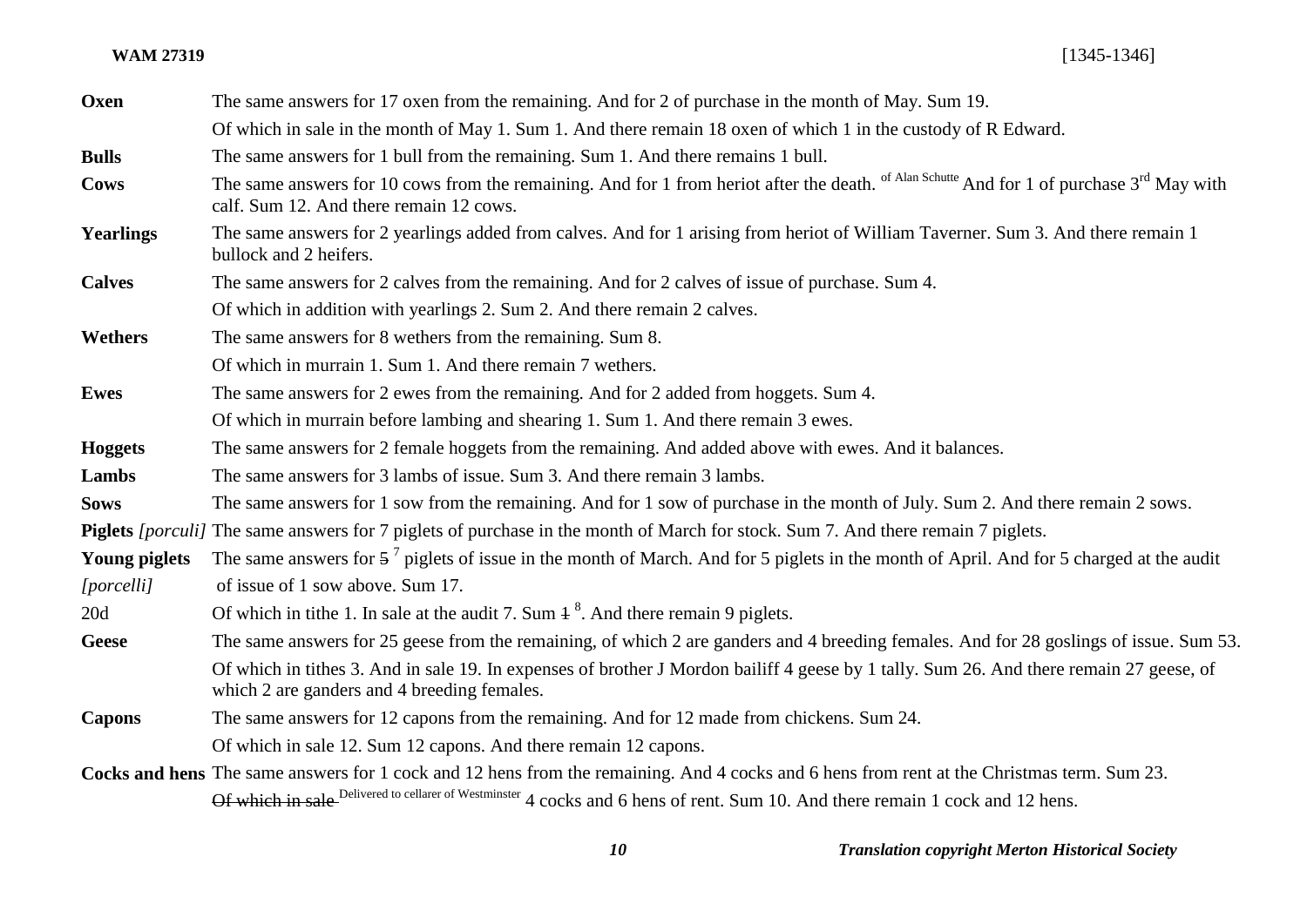#### **WAM 27319** [1345-1346]

| <b>Chickens</b>                     | The same answers for 12 chickens of purchase. And accounted in making capons above. And it balances.                                                                                                                                 |
|-------------------------------------|--------------------------------------------------------------------------------------------------------------------------------------------------------------------------------------------------------------------------------------|
| <b>Hides</b>                        | The same answers for the hide of 1 carthorse and 2 draught horses. Sum 3. Of which in white-tawing 1 hide. And in sale 2 hides. Sum as<br>above. And it balances.                                                                    |
| <b>White-tawed</b><br>hides         | The same answers for 1 white-tawed hide received above. Sum 1.                                                                                                                                                                       |
|                                     | Of which in repair of cart-harness $\frac{1}{2}$ a hide, the hide of a horse. And there remains $\frac{1}{2}$ a horse-hide.                                                                                                          |
| <b>Wool</b>                         | The same answers for 10 wool fleeces received of sheep above. Sum 10.                                                                                                                                                                |
|                                     | Of which in tithe 1. Delivered to brother J Mordon bailiff 9 fleeces by 1 tally. <sup>weighing 2 cloves</sup> And it balances.                                                                                                       |
| <b>Wool-fells and</b><br>sheepskins | The same answers for 2 wool-fells of sheep of murrain as above. And sold as within. And it balances.                                                                                                                                 |
| <b>Hurdles</b>                      | The same answers for 20 hurdles found upon the fold at Michaelmas, and for 13 hurdles received of rent at Hokeday. Sum 33. And there<br>remain 33 hurdles.                                                                           |
|                                     | <b>WORKS ACCOUNT</b>                                                                                                                                                                                                                 |
| <b>Ploughing</b><br>works           | The same answers for 13 ploughing works arising from 13 customary tenants, each of whom ploughs 1 rood of land at the sowing of wheat,<br>the price of a work 1 <sup>1</sup> / <sub>2</sub> d. Sum 13 works.                         |
|                                     | Of which in allowance to 1 reeve 1 work. And in sale 12 works. Sum as above. And it balances.                                                                                                                                        |
| Dung-carrying<br>services           | The same answers for 15 dung-carrying services arising from 13 customary tenants, the price of a work ½d. Sum 15 works.                                                                                                              |
|                                     | And all accounted witnessed by bailiff and henceforth sold*** in carrying dung from the Court with carts and horses in the lord's carts for 1/2-day. And it<br>balances.                                                             |
| <b>Carrying</b><br>services         | The same answers for 56 carrying works arising from the aforesaid customary tenants, the price of a work 1d. Sum 56 works.                                                                                                           |
|                                     | Of which in allowance to Richard Edward reeve for the time of his account 1 work. In carrying 10 quarters barley as far as Westminster 20<br>works, namely per quarter 2 works. And in sale 35 works. Sum as above. And it balances. |

*<sup>\*\*\*</sup> none are listed under Labour services sold.*